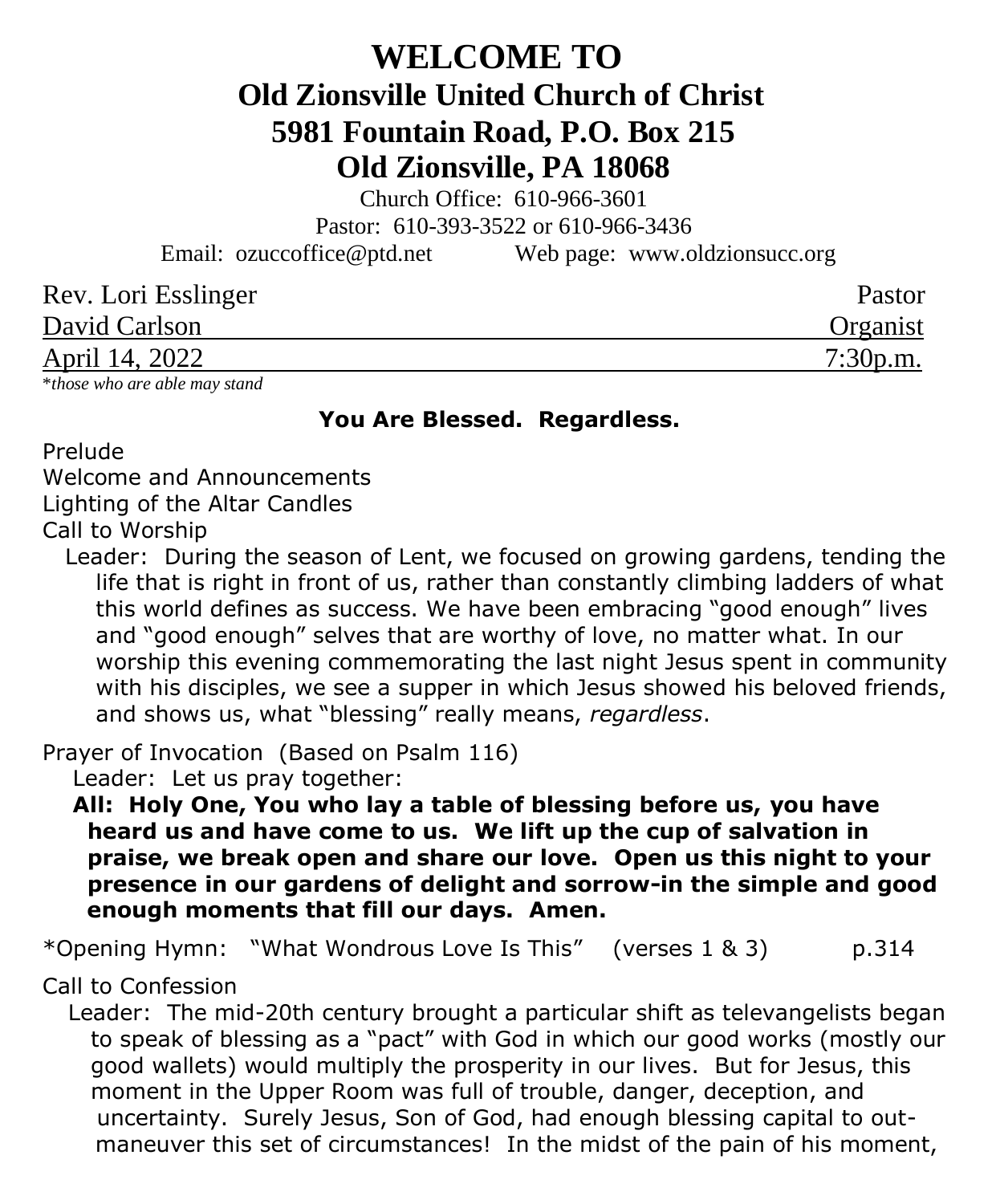Jesus defines the real blessing pact–washing feet, breaking the bread, lifting the cup, sharing even with those who are about to betray him. In this moment of silence, take in this graceful invitation of Jesus to the table, no matter what.

Silent Reflection

# Assurance of Pardon

 Leader: Hear this compassionate word: Love that cannot be quantified reminds us that each and every person is blessed, always, regardless of who we are, how we've failed, or what we've accomplished.

 Know that already, God is offering us freedom from never feeling good enough for all the blessings of life and faith, inviting us to love and to bless in the same way–indiscriminately, extravagantly.

 And know, that despite our sometimes faltering steps, in the name of Jesus Christ, you are being forgiven, even now.

## **All: In the name of Jesus Christ, you are forgiven. Glory to God! Amen.**

First Reading of Scripture: Matthew 5:1-11

When Jesus saw the crowds, he went up the mountain; and after he sat down, his disciples came to him. Then he began to speak, and taught them, saying: "Blessed are the poor in spirit, for theirs is the kingdom of heaven. "Blessed are those who mourn, for they will be comforted. "Blessed are the meek, for they will inherit the earth. "Blessed are those who hunger and thirst for righteousness, for they will be filled. "Blessed are the merciful, for they will receive mercy. "Blessed are the pure in heart, for they will see God. "Blessed are the peacemakers, for they will be called children of God. "Blessed are those who are persecuted for righteousness' sake, for theirs is the kingdom of heaven. "Blessed are you when people revile you and persecute you and utter all kinds of evil against you falsely on my account. "Rejoice and be glad, for your reward is great in heaven, for in the same way they persecuted the prophets who were before you."

Reflection: Thoughts About an Imperfect Life and Faith "We are blessed, regardless"

# A Blessing for When You Don't Feel Blessed

*Blessed am I* when I lose sleep over what troubles me. When my worries keep me watching the clock tick by. When I have no energy to do anything but fret. The kingdom of God is here and now.

*Blessed am I* when I am drowning in grief. When wave after wave after wave crashes over me. When I start to feel okay, then something reminds me of what I've lost, and I'm pulled under once again. God promises to comfort me.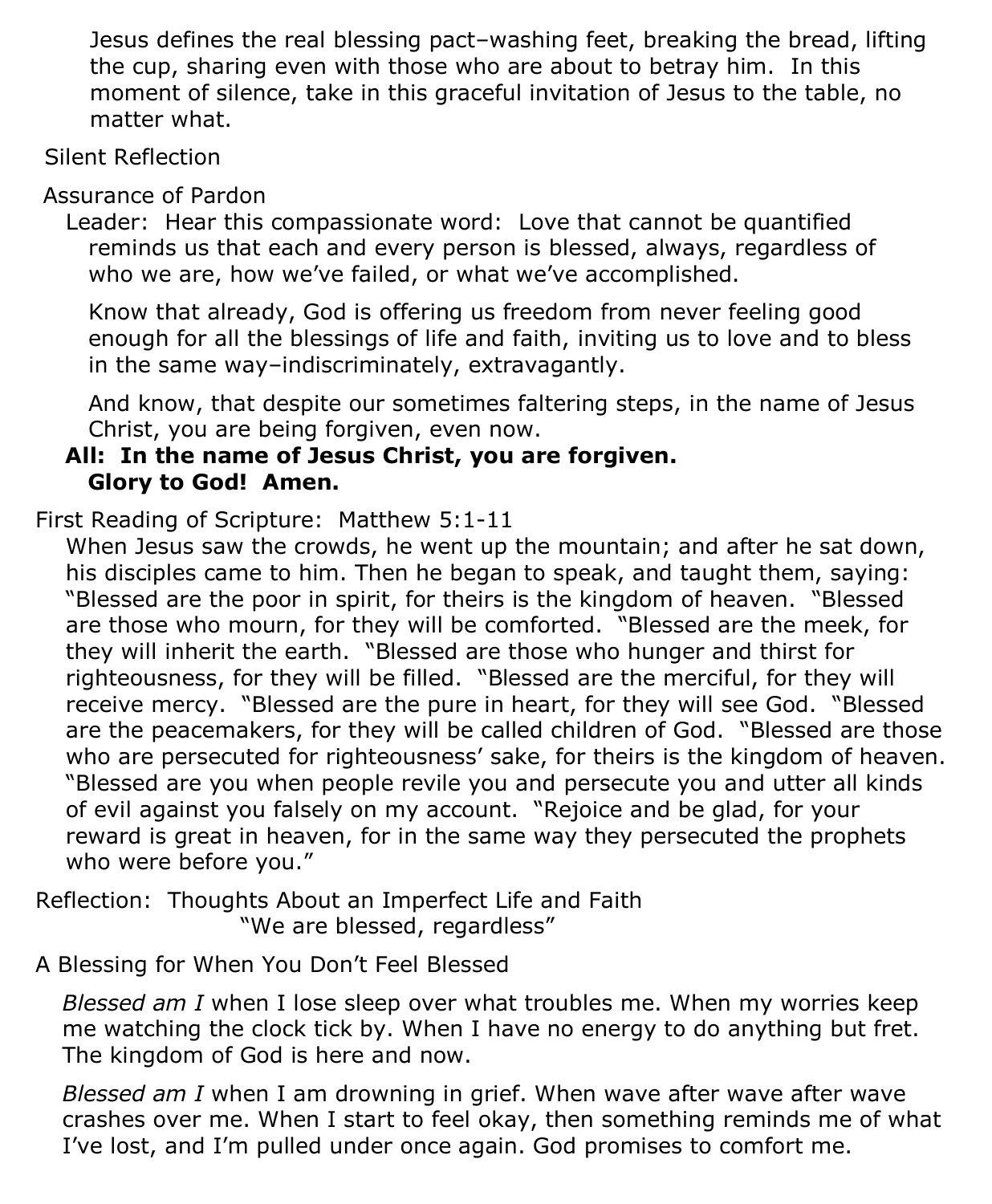*Blessed am I* when I feel silenced and afraid to speak up. When I am forgotten and left out. When I feel small and feel as though my work, my presence, my life doesn't matter. The whole world is mine.

*Blessed am I* when I am starving for justice. When the world around me feels so unfair that I could scream, but no one seems to be listening. No one seems to care. May justice flow like a river.

*Blessed am I* when someone hurts me, when I feel offended, and I don't return insult with insult. Instead, I forgive, recognizing the number of times I've needed to be forgiven.

*Blessed am I* when I strip away all the extra. When I see the world as it really is—broken, tender, fragile, beautiful. These are the same eyes that see God in everything too.

*Blessed am I* when I take the hard road. The winding one that doesn't opt for the shortcut of rage or resentment or unkind words. That doesn't pave over with trite niceties, but walks toward peacemaking. For I am God's kid.

*Blessed am I* when I face hardships of all sorts. Insults, hurt feelings, lies, and vindictive neighbors (why is loving your *actual* neighbor so hard, God?).

*Blessed am I* when I work to usher in God's kingdom of love and compassion and justice and forgiveness and peace, even when it's hard.

*Blessed are we.* The imperfect and don't-have-it-all- together. God's beloved.

\*Hymn: "In Remembrance" (all verses) p.461

Second Reading of Scripture: John 13:1-17, 31b-35

**13** Now before the festival of the Passover, Jesus knew that his hour had come to depart from this world and go to the Father. Having loved his own who were in the world, he loved them to the end. **2** The devil had already put it into the heart of Judas son of Simon Iscariot to betray him. And during supper **3** Jesus, knowing that the Father had given all things into his hands, and that he had come from God and was going to God, **4** got up from the table, took off his outer robe, and tied a towel around himself. **5** Then he poured water into a basin and began to wash the disciples' feet and to wipe them with the towel that was tied around him. **6** He came to Simon Peter, who said to him, "Lord, are you going to wash my feet?" **7** Jesus answered, "You do not know now what I am doing, but later you will understand." **8** Peter said to him, "You will never wash my feet." Jesus answered, "Unless I wash you, you have no share with me." **9** Simon Peter said to him, "Lord, not my feet only but also my hands and my head!" **10** Jesus said to him, "One who has bathed does not need to wash, except for the feet, but is entirely clean. And you are clean, though not all of you." **11** For he knew who was to betray him; for this reason he said, "Not all of you are clean." **12** After he had washed their feet, had put on his robe, and had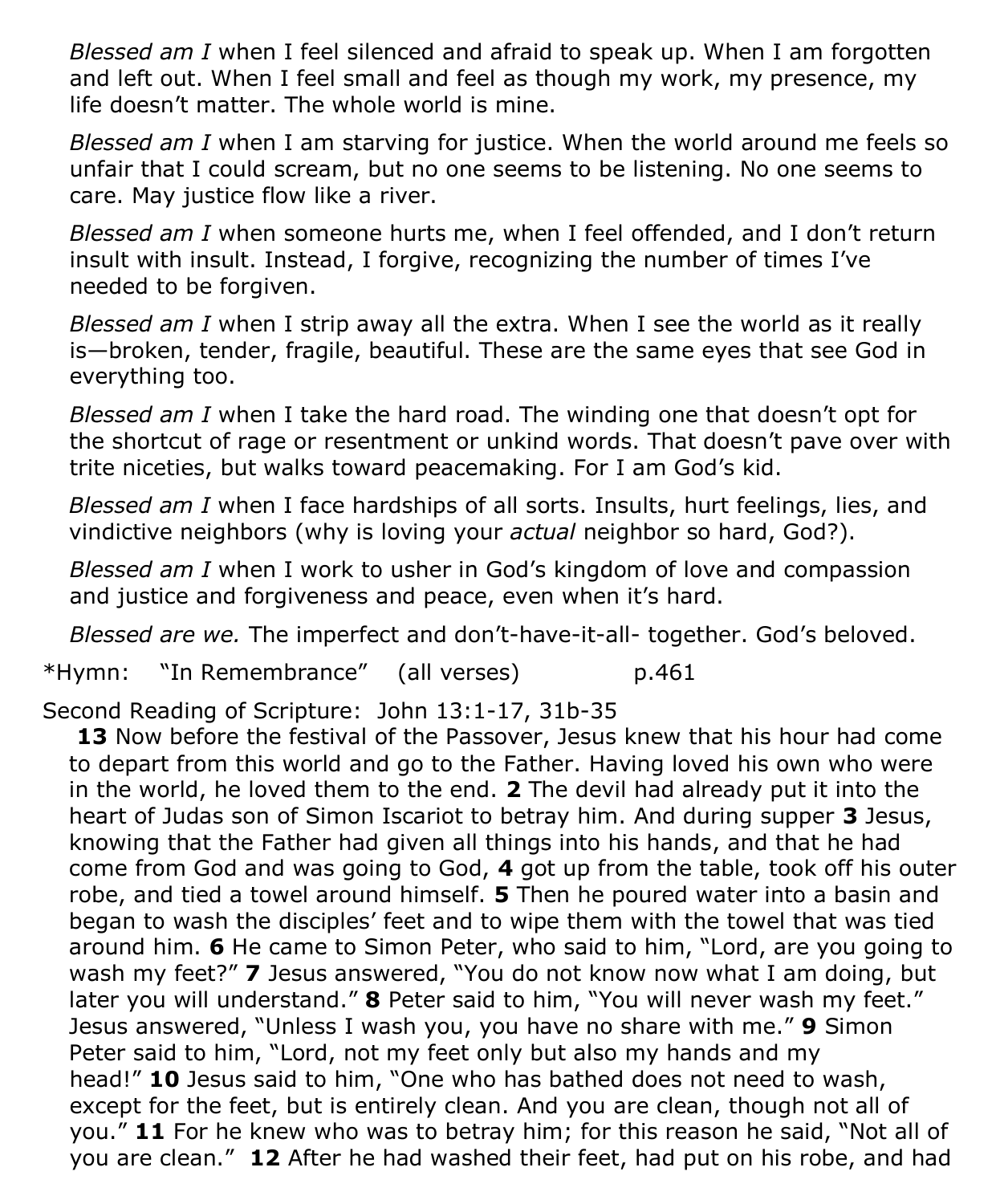returned to the table, he said to them, "Do you know what I have done to you? **13** You call me Teacher and Lord—and you are right, for that is what I am. **14** So if I, your Lord and Teacher, have washed your feet, you also ought to wash one another's feet. **15** For I have set you an example, that you also should do as I have done to you. **16** Very truly, I tell you, servants are not greater than their master, nor are messengers greater than the one who sent them. **17** If you know these things, you are blessed if you do them.

**31** When he had gone out, Jesus said, "Now the Son of Man has been glorified, and God has been glorified in him. **32** If God has been glorified in him, God will also glorify him in himself and will glorify him at once. **33** Little children, I am with you only a little longer. You will look for me; and as I said to the Jews so now I say to you, 'Where I am going, you cannot come.' **34** I give you a new commandment, that you love one another. Just as I have loved you, you also should love one another. **35** By this everyone will know that you are my disciples, if you have love for one another."

The Service of Holy Communion

The Holy Living God be with you.

### **And also with you.**

Lift up your hearts!

#### **We lift them up to the Lord!**

Let us give thanks to the Lord our God.

## **It is right to give our thanks and praise.**

It is right, and a good and joyful thing, anytime and everywhere to give thanks to you. You created this world full of so much beauty and sorrow and called it Good. And called it Enough.

Although we feel lost at times, you are ever present. We doubt, resist, turn away, and rage, insistent on our own power to pull us through, and yet sure that we are to blame, making life seem like a confusing paradox.

But you are patient. You are here to meet us–reside with us in strange and alienating times, always faithful, always present in this Body.

And so, together we proclaim the praise-filled truth of your glory along with all the saints:

#### **Holy, holy, God of Hosts! Heav'n and earth sing out your name! Blest are they who come today; and take their place.**

 Holy are you, and blessed is your Son Jesus Christ. He proclaimed freedom for the bound, justice for the oppressed, grace for the lost, love for the prodigal.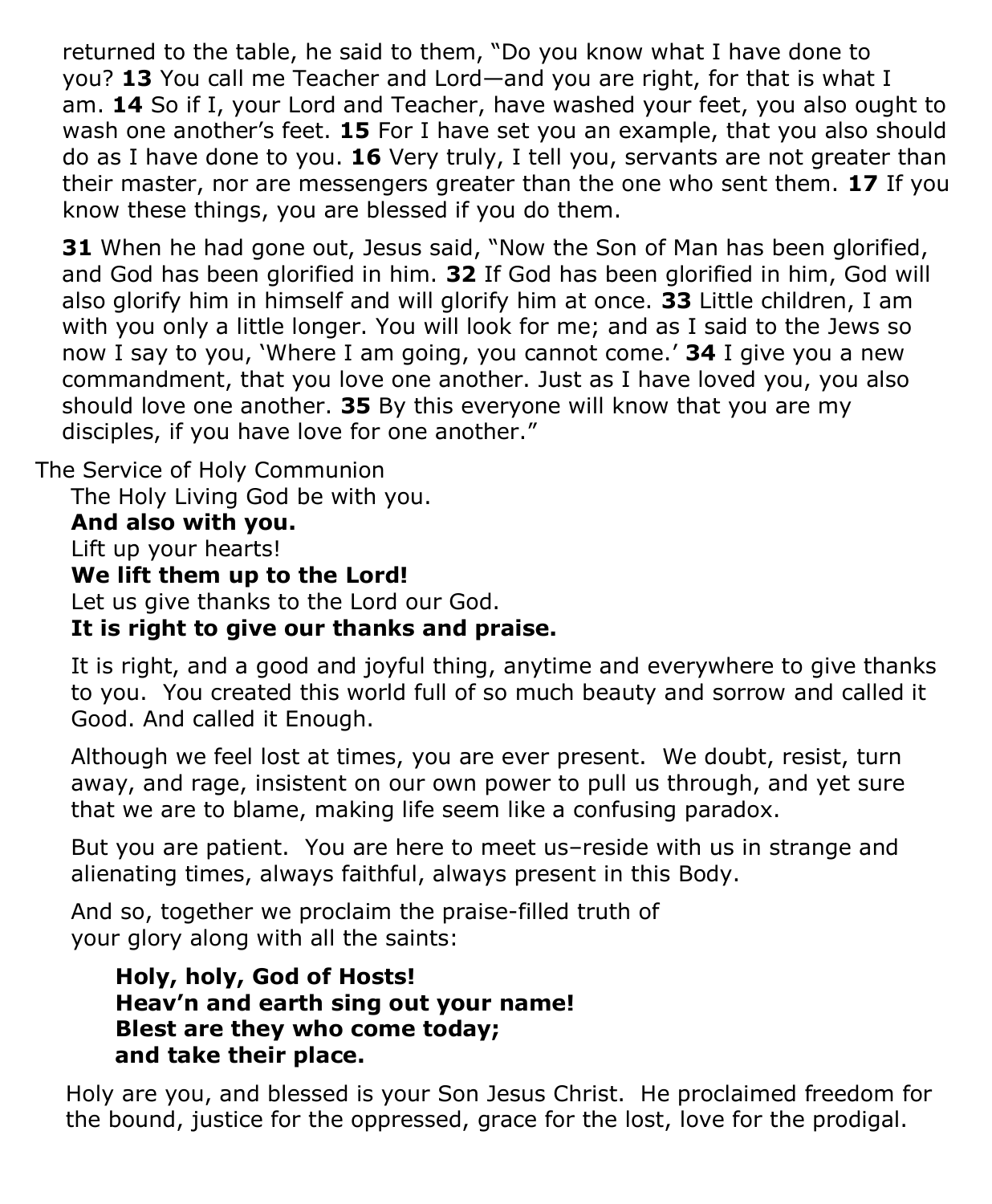Through the life and ministry of Jesus, we can imagine and live into a community where all who struggle are taken into loving arms and those who struggle to love are invited into greater compassion.

On the night in which he gave himself up for us, he took bread, gave thanks to you, broke the bread, gave it to his disciples, and said: "Take, eat; this is my body which is given for you. Do this in remembrance of me."

 When the supper was over, he took the cup, gave thanks to you, gave it to his disciples, and said: "Drink from this, all of you; this is my blood of the new covenant, poured out for you and for many for the forgiveness of sins. Do this, as often as you drink it, in remembrance of me."

And so,

We remember… We offer ourselves… We proclaim God's time…

#### **Christ has died, yet Christ is ris'n; Christ will come once again! We remember and proclaim redeeming love.**

Pour out your Holy Spirit on us gathered here, and on these gifts of bread and fruit of the vine. Make them be for us blessing for our days, love for simple and ordinary lives, fuel for justice in this world.

 By your Spirit open us to each other. Open us to the world, making us one in you, through Christ, in the power of your amazing grace!

The Lord's Prayer (sung)

**Our Father, who art in heaven, Hallowed be thy Name. Thy kingdom come. Thy will be done, on earth as it is in heaven. Give us this day our daily bread. And forgive us our debts, as we forgive our debtors. And lead us not into temptation, but deliver us from evil. For thine is the kingdom, and the power, and the glory, for ever. Amen.**

Sharing of the Communion

Third Reading of Scripture: The Garden Vigil – Luke 22:39-53

 Leader: You are invited to stay as long as you wish and leave in silence after our final reading from the Gospel of Luke:

**39** He came out and went, as was his custom, to the Mount of Olives; and the disciples followed him. **40** When he reached the place, he said to them, "Pray that you may not come into the time of trial." **41** Then he withdrew from them about a stone's throw, knelt down, and prayed, **42** "Father, if you are willing,